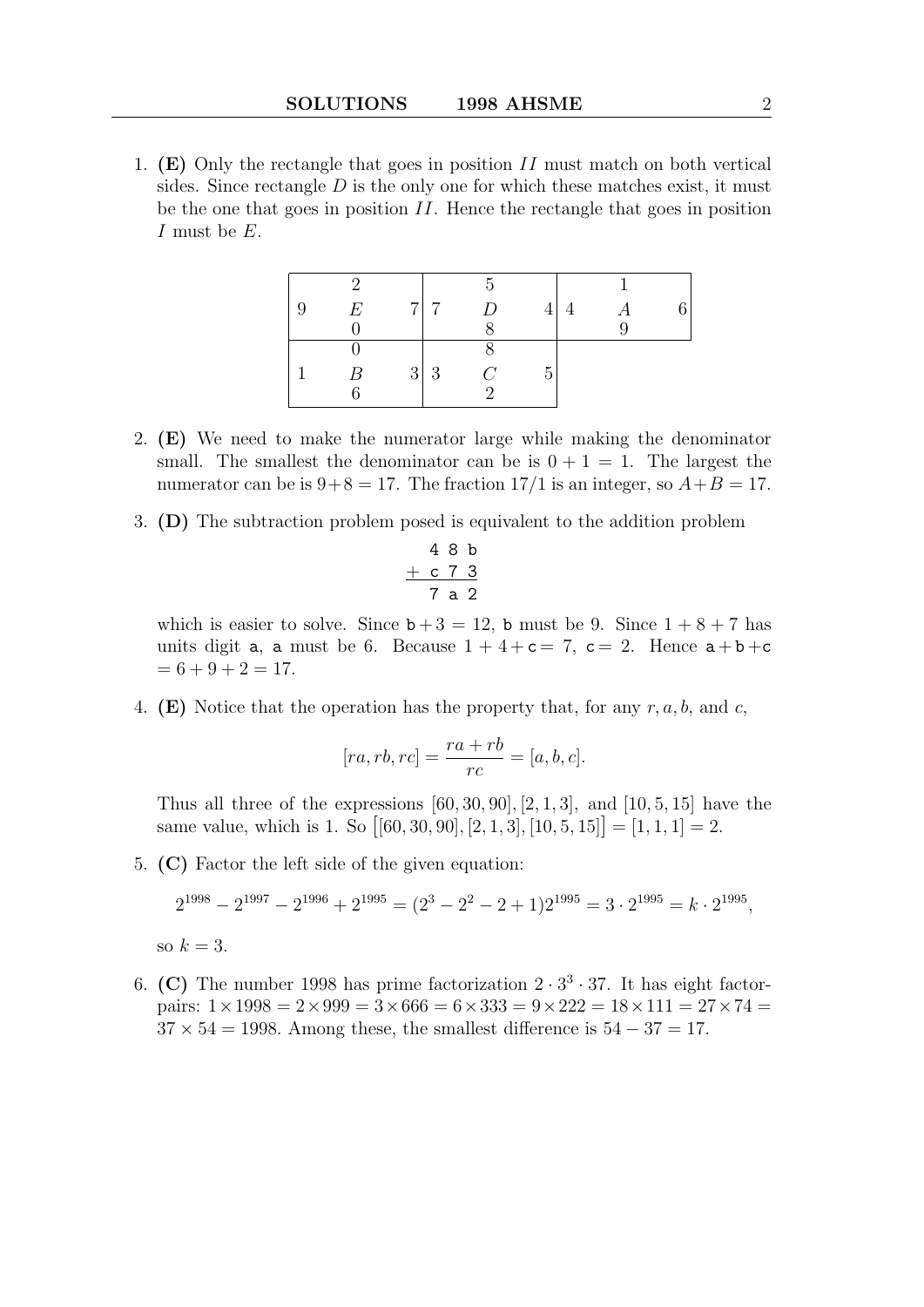7. **(D)** 
$$
\sqrt[3]{N\sqrt[3]{N\sqrt[3]{N}}}
$$
 =  $\sqrt[3]{N\sqrt[3]{N \cdot N^{\frac{1}{3}}}}$  =  $\sqrt[3]{N\sqrt[3]{N^{\frac{4}{3}}}}$  =  $\sqrt[3]{N \cdot N^{\frac{4}{9}}}$  =  $\sqrt[3]{N^{\frac{13}{9}}}$  =  $N^{\frac{13}{27}}$ .  
OR

$$
\sqrt[3]{N\sqrt[3]{N\sqrt[3]{N}}}\ = \left(N\left(N(N)^{\frac{1}{3}}\right)^{\frac{1}{3}}\right)^{\frac{1}{3}} = \left(N\left(N^{\frac{1}{3}} \cdot N^{\frac{1}{9}}\right)\right)^{\frac{1}{3}} = N^{\frac{1}{3}} \cdot N^{\frac{1}{9}} \cdot N^{\frac{1}{27}} = N^{\frac{13}{27}}.
$$

8. (D) The area of each trapezoid is  $1/3$ , so  $\frac{1}{2} \cdot \frac{1}{2}$  $rac{1}{2}(x+\frac{1}{2})$  $(\frac{1}{2}) = \frac{1}{3}$ . Simplifying yields  $x+\frac{1}{2}=\frac{4}{3}$  $\frac{4}{3}$ , and it follows that  $x = 5/6$ .

OR



9. (D) Let N be the number of people in the audience. Then  $0.2N$  people heard 60 minutes,  $0.1N$  heard 0 minutes,  $0.35N$  heard 20 minutes, and  $0.35N$  heard 40 minutes. In total, the N people heard

 $60(0.2N) + 0(0.1N) + 20(0.35N) + 40(0.35N) = 12N + 0 + 7N + 14N = 33N$ 

minutes, so they heard an average of 33 minutes each.

- 10. (A) Let  $x$  and  $y$  denote the dimensions of the four congruent rectangles. Then  $2x + 2y = 14$ , so  $x + y = 7$ . The area of the large square is  $(x + y)^2 = 7^2 = 49$ .
- 11. (D) The four vertices determine six possible diameters, namely, the four sides and two diagonals. However, the two diagonals are diameters of the same circle. Thus there are five circles.
- 12. (A) Note that  $N = 7^{5^{3^{2^{11}}}}$ , which has only 7 as a prime factor.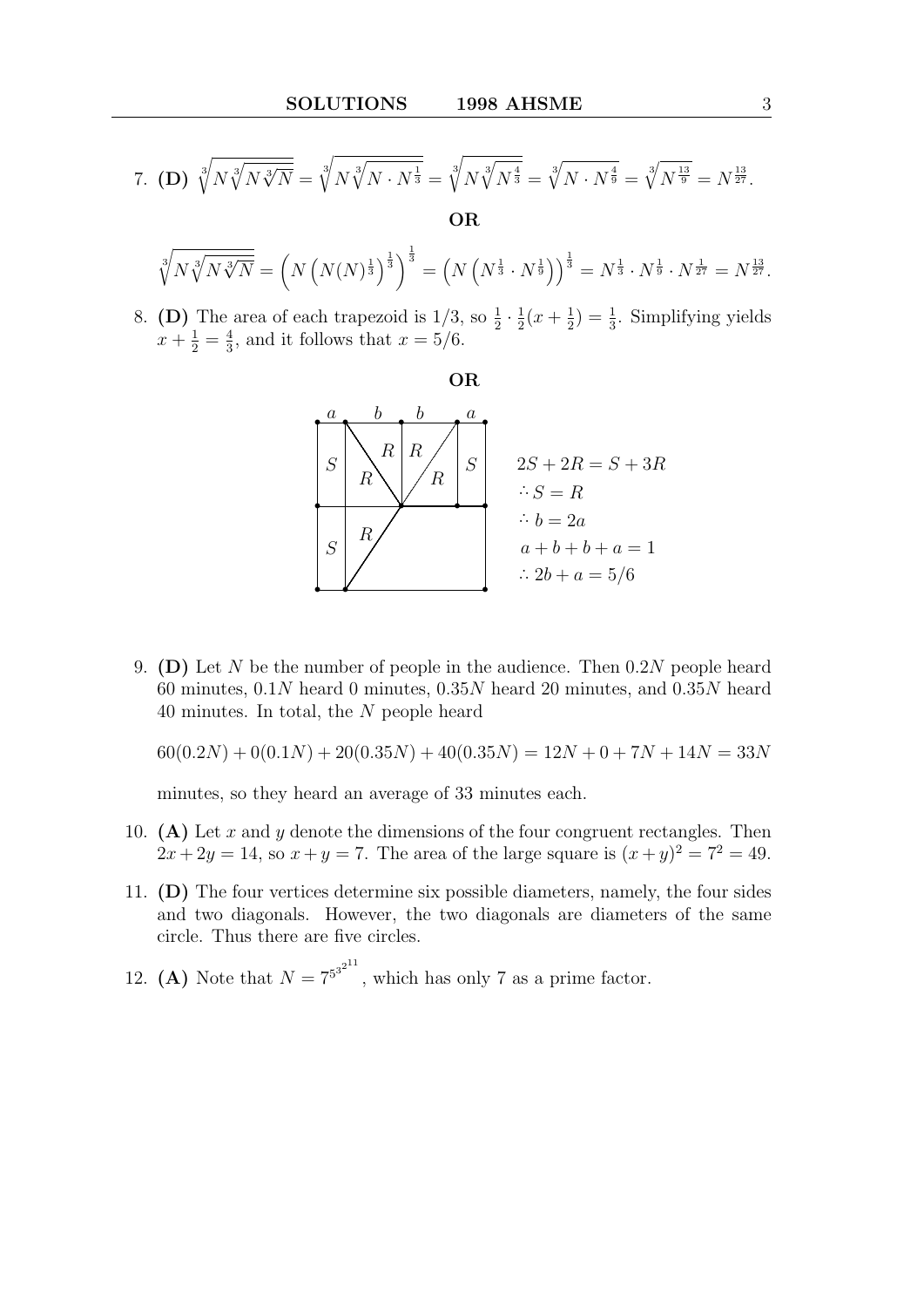13. (E) Factor 144 into primes,  $144 = 2^4 \cdot 3^2$ , and notice that there are at most two 6's and no 5's among the numbers rolled. If there are no 6's, then there must be two 3's since these are the only values that can contribute 3 to the prime factorization. In this case the four 2's in the factorization must be the result of two 4's in the roll. Hence the sum  $3 + 3 + 4 + 4 = 14$  is a possible value for the sum. Next consider the case with just one 6. Then there must be one 3, and the three remaining 2's must be the result of a 4 and a 2. Thus, the sum  $6 + 3 + 4 + 2 = 15$  is also possible. Finally, if there are two 6's, then there must also be two 2's or a 4 and a 1, with sums of  $6+6+2+2=16$  and  $6+6+4+1=17$ . Hence 18 is the only sum not possible.

## OR

Since 5 does not divide 144 and  $6^3 > 144$ , there can be no 5's and at most two 6's. Thus the only ways the four dice can have a sum of  $18$  are:  $4, 4, 4, 6$ ;  $2, 4, 6, 6$ ; and  $3, 3, 6, 6$ . Since none of these products is 144, the answer is  $(E)$ .

- 14. (A) Because the parabola has x-intercepts of opposite sign and the y-coordinate of the vertex is negative, a must be positive, and c, which is the  $y$ -intercept, must be negative. The vertex has x-coordinate  $-b/2a = 4 > 0$ , so b must be negative.
- 15. (C) The regular hexagon can be partitioned into six equilateral triangles, each with area one-sixth of the original triangle. Since the original equilateral triangle is similar to each of these, and the ratio of the areas is 6, it follows triangle is similar to each of the<br>that the ratio of the sides is  $\sqrt{6}$ .
- 16. (B) The area of the shaded region is

$$
\frac{\pi}{2}\left(\left(\frac{a+b}{2}\right)^2+\left(\frac{a}{2}\right)^2-\left(\frac{b}{2}\right)^2\right)=\frac{\pi}{2}\frac{a+b}{2}\left(\frac{a+b}{2}+\frac{a-b}{2}\right)=\frac{\pi(a+b)a}{4}
$$

and the area of the unshaded region is

$$
\frac{\pi}{2}\left(\left(\frac{a+b}{2}\right)^2 - \left(\frac{a}{2}\right)^2 + \left(\frac{b}{2}\right)^2\right) = \frac{\pi}{2}\frac{a+b}{2}\left(\frac{a+b}{2} + \frac{b-a}{2}\right) = \frac{\pi(a+b)b}{4}.
$$

Their ratio is  $a/b$ .

17. (E) Note that  $f(x) = f(x+0) = x+f(0) = x+2$  for any real number x. Hence  $f(1998) = 2000$ . The function defined by  $f(x) = x + 2$  has both properties:  $f(0) = 2$  and  $f(x + y) = x + y + 2 = x + (y + 2) = x + f(y)$ .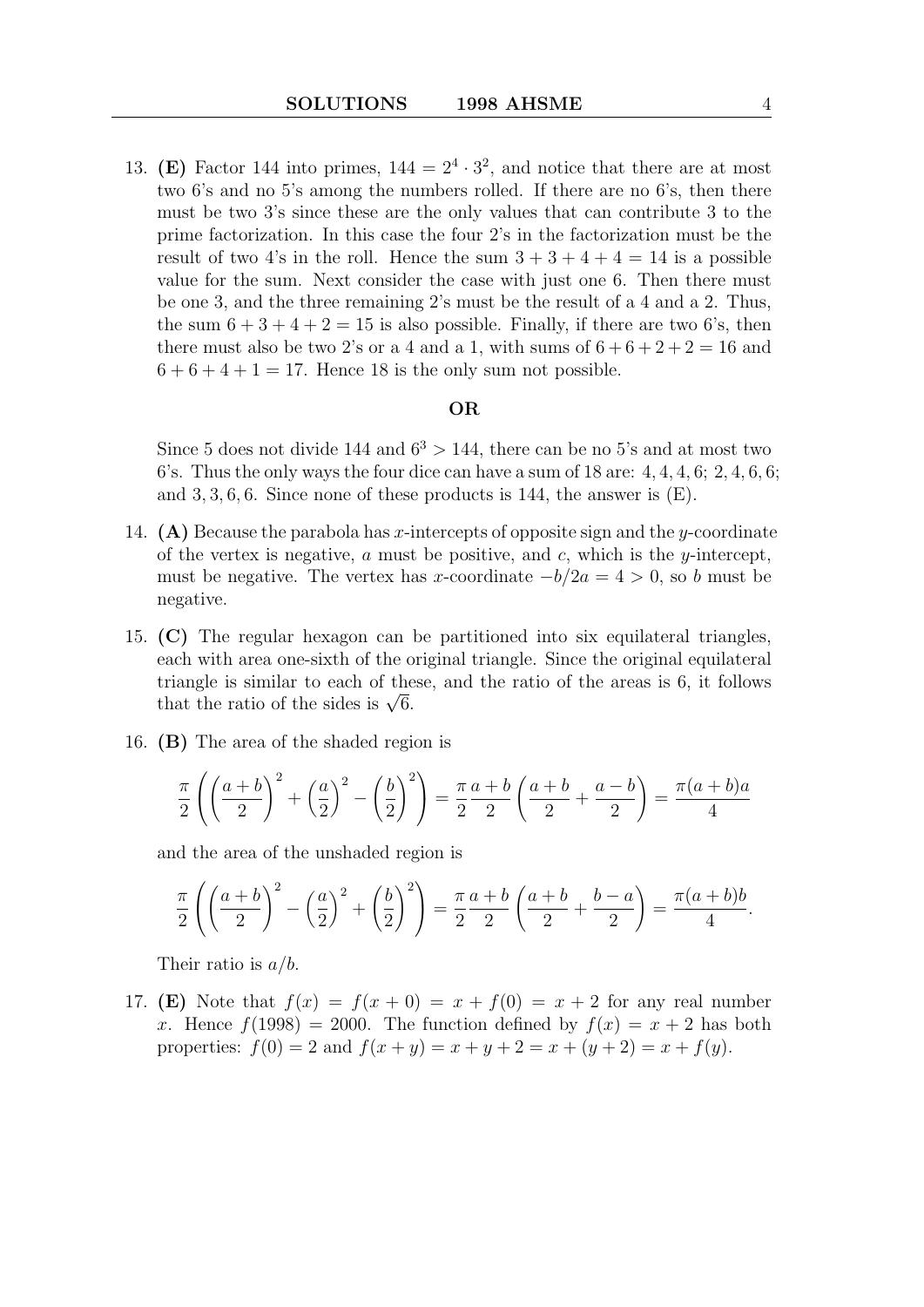### OR

Note that

$$
2 = f(0) = f(-1998 + 1998) = -1998 + f(1998).
$$

Hence  $f(1998) = 2000$ .

18. (A) Suppose the sphere has radius r. We can write the volumes of the three solids as functions of  $r$  as follows:

Volume of cone = 
$$
A = \frac{1}{3}\pi r^2 (2r) = \frac{2}{3}\pi r^3
$$
,  
Volume of cylinder =  $M = \pi r^2 (2r) = 2\pi r^3$ , and  
Volume of sphere =  $C = \frac{4}{3}\pi r^3$ .

Thus,  $A - M + C = 0$ .

Note. The AMC logo is designed to show this classical result of Archimedes.

19. (C) The area of the triangle is  $\frac{1}{2}$ (base)(height) =  $\frac{1}{2} \cdot (5 - (-5)) \cdot |5 \sin \theta|$  =  $25|\sin\theta|$ . There are four values of  $\theta$  between 0 and  $2\pi$  for which  $|\sin\theta| = 0.4$ , and each value corresponds to a distinct triangle with area 10.

## OR

The vertex  $(5 \cos \theta, 5 \sin \theta)$  lies on a circle of diameter 10 centered at the origin. In order that the triangle have area 10, the altitude from that vertex must be 2. There are four points on the circle that are 2 units from the  $x$ -axis.

20. (C) There are eight ordered triples of numbers satisfying the conditions:  $(1, 2, 10), (1, 3, 9), (1, 4, 8), (1, 5, 7), (2, 3, 8), (2, 4, 7), (2, 5, 6), \text{ and } (3, 4, 6).$  Because Casey's card gives Casey insufficient information, Casey must have seen a 1 or a 2. Next, Tracy must not have seen a 6, 9, or 10, since each of these would enable Tracy to determine the other two cards. Finally, if Stacy had seen a 3 or a 5 on the middle card, Stacy would have been able to determine the other two cards. The only number left is 4, which leaves open the two possible triples  $(1, 4, 8)$  and  $(2, 4, 7)$ .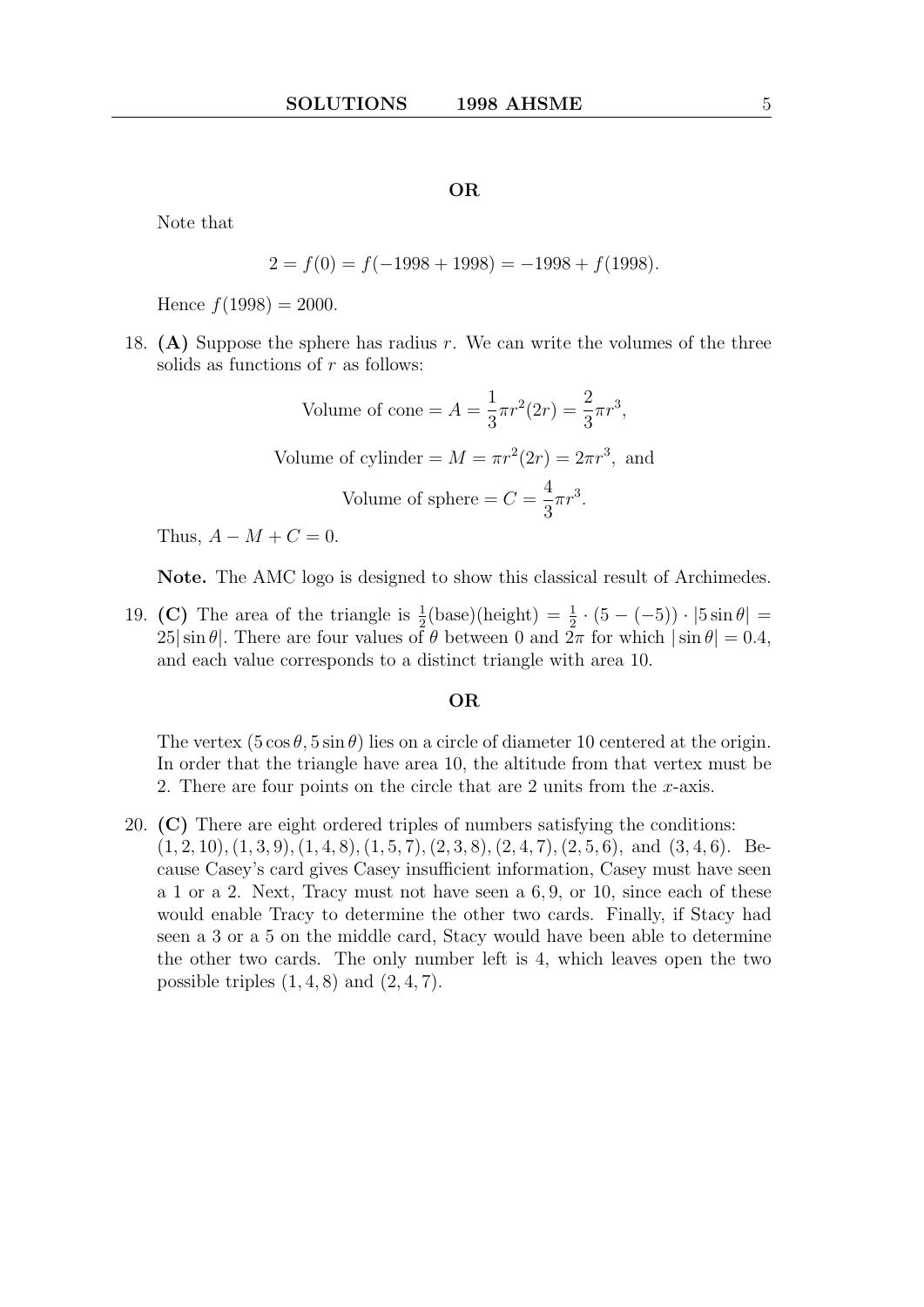- 21. (C) Let r be Sunny's rate. Thus  $\frac{h}{h}$ r and  $\frac{h+d}{h}$ r are the times it takes Sunny to cover h meters and  $h + d$  meters, respectively. Because Windy covers only  $h - d$  meters while Sunny is covering h meters, it follows that Windy's rate is  $(h - d)r$ h . While Sunny runs  $h + d$  meters, the number of meters Windy runs is  $(h - d)r$ h  $\frac{h+d}{h}$ r  $= h - \frac{d^2}{l}$ h . Sunny's victory margin over Windy is  $\frac{d^2}{dt^2}$ h .
- 22. (C) Express each term using a base-10 logarithm, and note that the sum equals

 $\log 2/\log 100! + \log 3/\log 100! + \cdots + \log 100/\log 100! = \log 100!/ \log 100! = 1.$ 

## OR

Since  $1/\log_k 100!$  equals  $\log_{100} k$  for all positive integers k, the expression equals  $\log_{100!}(2 \cdot 3 \cdot \cdots \cdot 100) = \log_{100!} 100! = 1.$ 

23. (D) Complete the squares in the two equations to bring them to the form

 $(x-6)^2 + (y-3)^2 = 7^2$  and  $(x-2)^2 + (y-6)^2 = k + 40$ .

The graphs of these equations are circles. The first circle has radius 7, and the distance between the centers of the circles is 5. In order for the circles to have a point in common, therefore, the radius of the second circle must be at least 2 and at most 12. It follows that  $2^2 \leq k + 40 \leq 12^2$ , or  $-36 \leq k \leq 104$ . Thus  $b - a = 140$ .

24. (C) There are 10,000 ways to write the last four digits  $d_4d_5d_6d_7$ , and among these there are  $10000 - 10 = 9990$  for which not all the digits are the same. For each of these, there are exactly two ways to adjoin the three digits  $d_1d_2d_3$ to obtain a memorable number. There are ten memorable numbers for which the last four digits are the same, for a total of  $2 \cdot 9990 + 10 = 19990$ .

## OR

Let A denote the set of telephone numbers for which  $d_1d_2d_3$  and  $d_4d_5d_6$  are identical and B the set for which  $d_1d_2d_3$  is the same as  $d_5d_6d_7$ . A number  $d_1d_2d_3-d_4d_5d_6d_7$  belongs to  $A\cap B$  if and only if  $d_1 = d_4 = d_5 = d_2 = d_6 = d_3 =$  $d_7$ . Hence,  $n(A \cap B) = 10$ . Thus, by the *Inclusion-Exclusion Principle*,

$$
n(A \cup B) = n(A) + n(B) - n(A \cap B) = 103 \cdot 1 \cdot 10 + 103 \cdot 10 \cdot 1 - 10 = 19990.
$$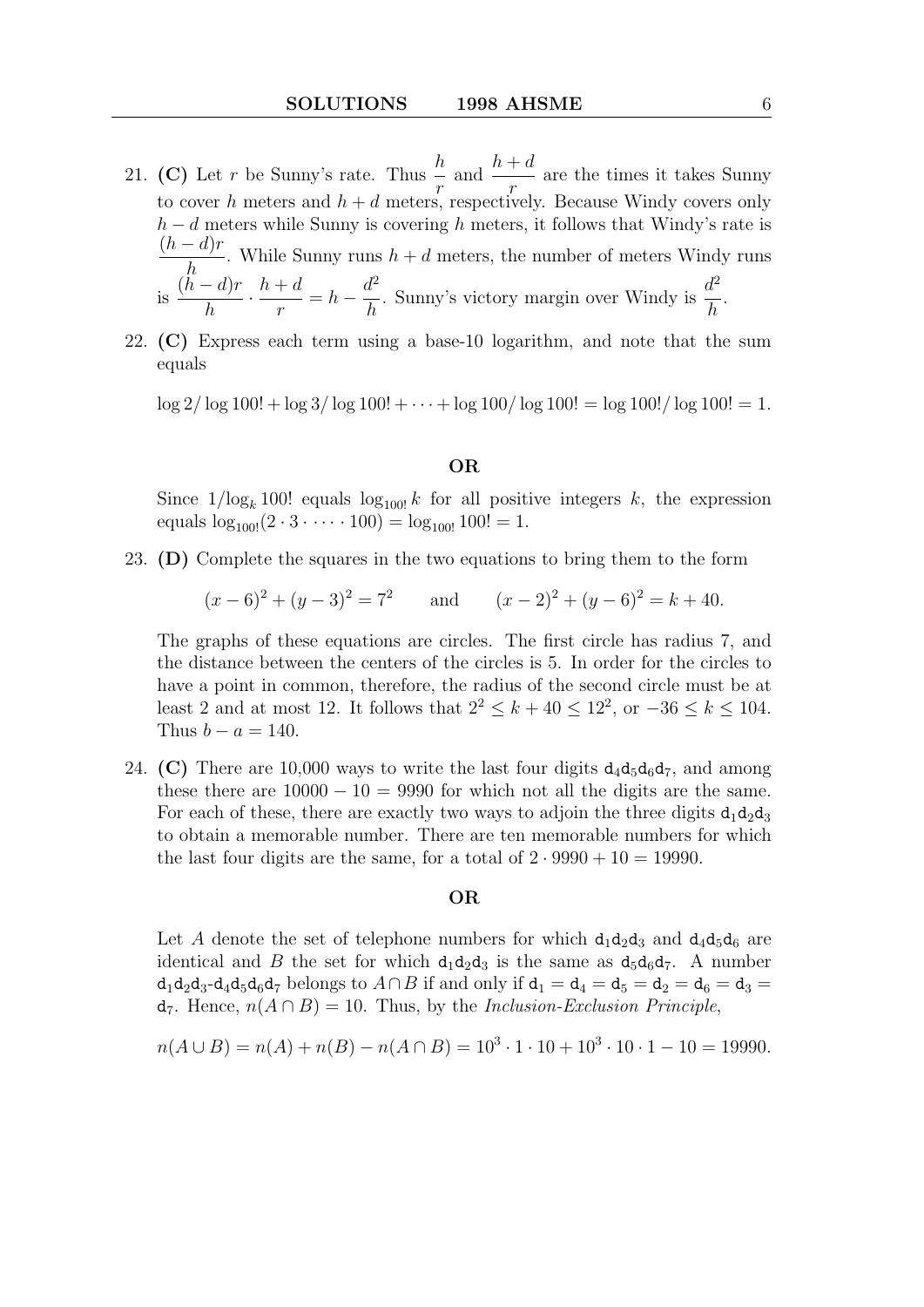25. (B) The crease in the paper is the perpendicular bisector of the segment that joins  $(0,2)$  to  $(4,0)$ . Thus the crease contains the midpoint  $(2,1)$  and has slope 2, so the equation  $y = 2x-3$  describes it. The segment joining (7,3) and  $(m, n)$ must have slope  $-\frac{1}{2}$ 2 , and its midpoint  $\left(\frac{7+m}{2}\right)$ 2 ,  $3 + n$ 2 must also satisfy the equation  $y = 2x - 3$ . It follows that

$$
-\frac{1}{2} = \frac{n-3}{m-7} \quad \text{and} \quad \frac{3+n}{2} = 2 \cdot \frac{7+m}{2} - 3, \text{ so}
$$
  
 
$$
2n + m = 13 \quad \text{and} \quad n - 2m = 5.
$$

Solve these equations simultaneously to find that  $m = 3/5$  and  $n = 31/5$ , so that  $m + n = 34/5 = 6.8$ .

#### OR

As shown above, the crease is described by the equation  $y = 2x-3$ . Therefore, the slope of the line through  $(m, n)$  and  $(7, 3)$  is  $-1/2$ , so the points on the line can be described parametrically by  $(x, y) = (7 - 2t, 3 + t)$ . The intersection of this line with the crease  $y = 2x - 3$  is found by solving  $3 + t = 2(7 - 2t) - 3$ . This yields the parameter value  $t = 8/5$ . Since  $t = 8/5$  determines the point on the crease, use  $t = 2(8/5)$  to find the coordinates  $m = 7 - 2(16/5) = 3/5$ and  $n = 3 + (16/5) = 31/5$ .

26. (B) Extend  $\overline{DA}$  through A and  $\overline{CB}$  through B and denote the intersection by E. Triangle  $ABE$  is a 30°-60°-90° triangle with

 $AB = 13$ , so  $AE = 26$ . Triangle CDE is also a  $30°-60°-90°$  triangle, from which it follows that a 30--00--90 triangle, from which it follows that<br>  $CD = (46 + 26)/\sqrt{3} = 24\sqrt{3}$ . Now apply the Pythagorean Theorem to triangle CDA to find that  $AC = \sqrt{46^2 + (24\sqrt{3})^2} = 62.$  $24\sqrt{3}$ 



# OR

Since the opposite angles sum to a straight angle, the quadrilateral is cyclic, and  $AC$  is the diameter of the circumscribed circle. Thus  $AC$  is the diameter of the circumcircle of triangle ABD. By the Extended Law of Sines,

$$
AC = \frac{BD}{\sin 120^\circ} = \frac{BD}{\sqrt{3}/2}.
$$

We determine  $BD$  by the Law of Cosines:

$$
BD2 = 132 + 462 + 2 \cdot 13 \cdot 46 \cdot \frac{1}{2} = 2883 = 3 \cdot 312, \text{ so } BD = 31\sqrt{3}.
$$

Hence  $AC = 62$ .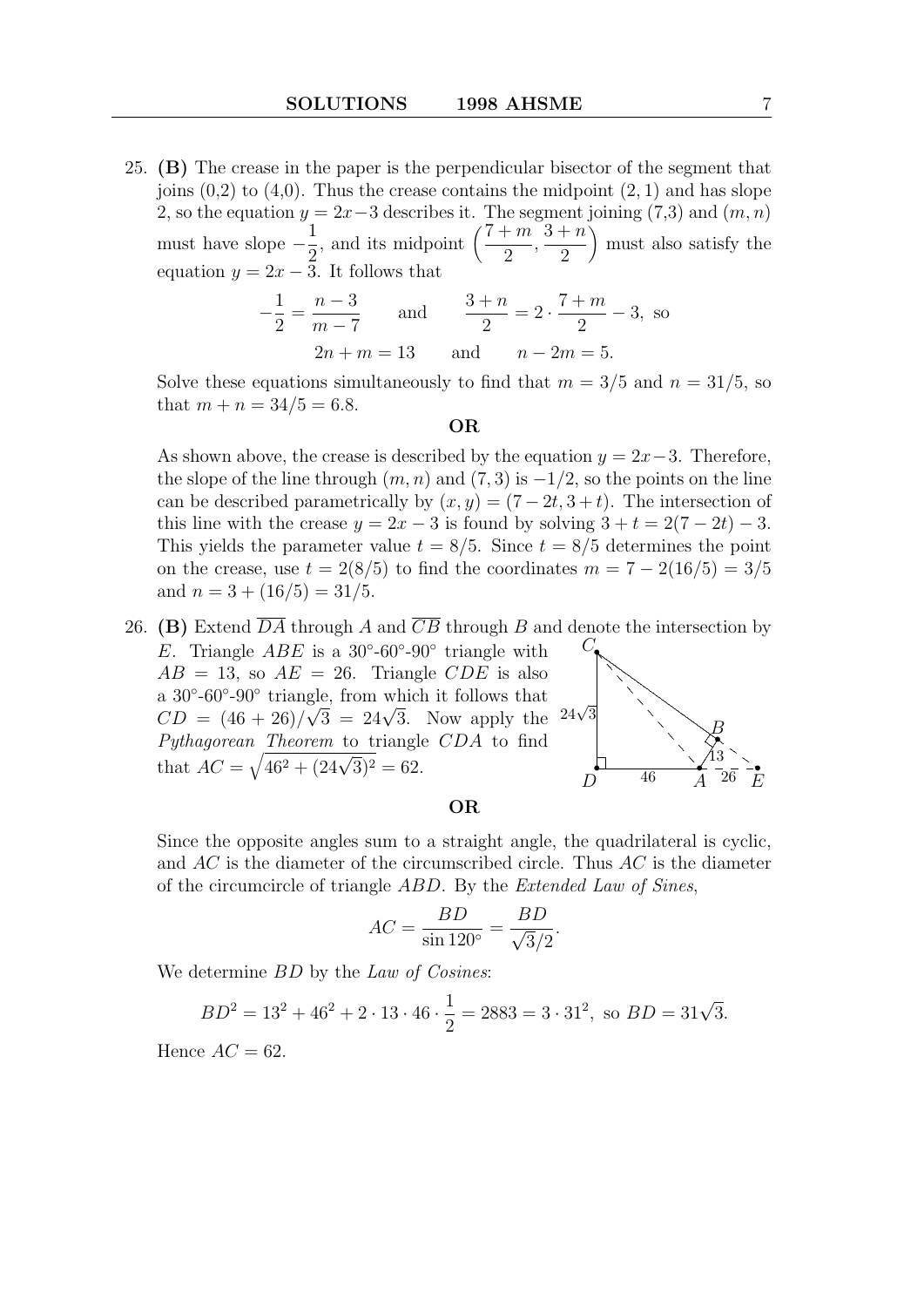27. (E) After step one, twenty  $3 \times 3 \times 3$  cubes remain, eight of which are corner cubes and twelve of which are edge cubes. At this stage each  $3 \times 3 \times 3$  corner cube contributes 27 units of area and each  $3 \times 3 \times 3$  edge cube contributes 36 units of area. The second stage of the tunneling process takes away 3 units of area from each of the eight  $3 \times 3 \times 3$  corner cubes (1 for each exposed surface), but adds 24 units to the area (4 units for each of the six  $1 \times 1$  center facial cubes removed). The twelve  $3 \times 3 \times 3$  edge cubes each lose 4 units but gain 24 units. Therefore, the total surface area of the figure is

$$
8 \cdot (27 - 3 + 24) + 12 \cdot (36 - 4 + 24) = 384 + 672 = 1056.
$$

28. (B) Let E denote the point on  $\overline{BC}$  for which  $\overline{AE}$  bisects  $\angle CAD$ . Because the answer is not changed by a similarity transformation, we may assume that the answer is not changed by a similarity transformation, we may assume that  $AC = 2\sqrt{5}$  and  $AD = 3\sqrt{5}$ . Apply the *Pythagorean Theorem* to triangle ACD to obtain  $CD = 5$ , then apply the *Angle Bisector Theorem* to triangle  $CAD$  to obtain  $CE = 2$  and  $ED = 3$ . Let  $x = DB$ . Apply the Pythagorean Theorem to triangle  $ACE$  to obtain  $AE = \sqrt{24}$ , then apply the Angle Bisector Theorem to triangle ACE to obtain  $AE = \sqrt{24}$ , then apply the Angle Bisector Theorem<br>to triangle EAB to obtain  $AB = (x/3)\sqrt{24}$ . Now apply the Pythagorean Theorem to triangle ABC to get

$$
(2\sqrt{5})^2 + (x+5)^2 = \left(\frac{x}{3}\sqrt{24}\right)^2,
$$

from which it follows that  $x = 9$ . Hence  $BD/DC = 9/5$ , and  $m + n = 14$ .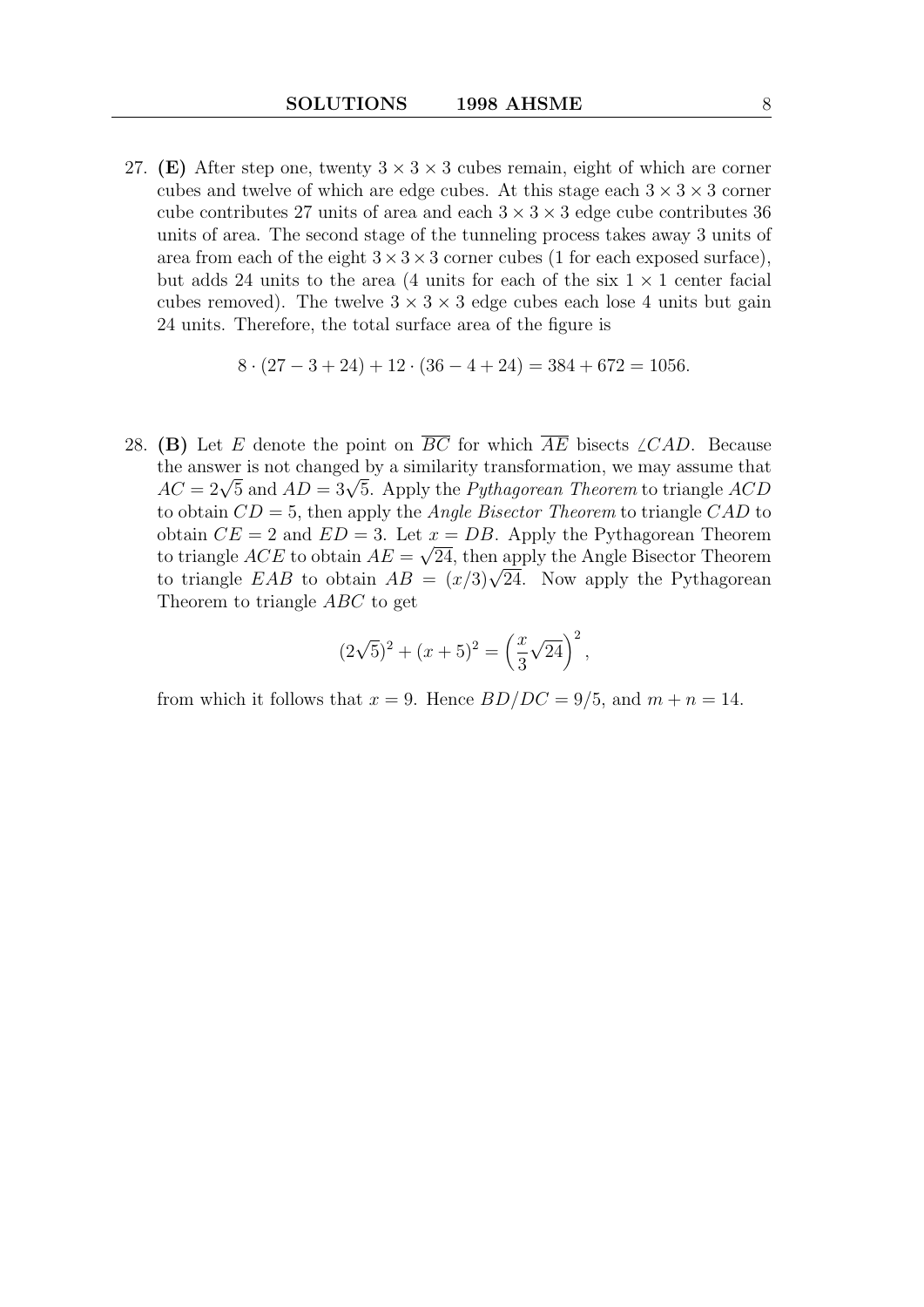# OR

Denote by a the measure of angle CAE. Let  $AC = 2u$ , and  $AD = 3u$ . It follows that  $CD = \sqrt{5u}$ . We may assume  $BD = \sqrt{5u}$  $\sqrt{5}$ . (Otherwise, we could simply modify the triangle with a similarity transformation.) Hence, the ratio  $CD/BD$  we seek is just u. Since  $\cos 2a =$  $2/3$ , we have  $\sin a = 1/\sqrt{6}$ . Applying the Law of Sines in triangle ABD yields .  $\imath B$ 

$$
\frac{\sin D}{AB} = \frac{\sin a}{\sqrt{5}} = \frac{2/3}{\sqrt{(2u)^2 + (\sqrt{5}(1+u))^2}} = \frac{1/\sqrt{6}}{\sqrt{5}}
$$

Solve this for  $u$  to get

$$
2\sqrt{5}\sqrt{6} = 3\sqrt{4u^2 + 5(1 + 2u + u^2)}
$$
  
\n
$$
120 = 9(9u^2 + 10u + 5)
$$
  
\n
$$
0 = 27u^2 + 30u - 25
$$
  
\n
$$
0 = (9u - 5)(3u + 5)
$$

2a 3a . . ... ... ... ..... .......  $\mathbb{a}$ 2a 3a  $A \triangleleft$  $\bullet_C$ •D •E

.

so  $u = 5/9$  and  $m + n = 14$ .

# OR

Again, let  $a = \angle CAE$ . We are given that  $\cos 2a = 2/3$  and we wish to compute

$$
\frac{CD}{BD} = \frac{AC \tan 2a}{AC(\tan 3a - \tan 2a)} = \left(\frac{\tan 3a}{\tan 2a} - 1\right)^{-1}.
$$

Let  $y = \tan a$ . Trigonometric identities yield (upon simplification)

$$
\left(\frac{\tan 3a}{\tan 2a} - 1\right)^{-1} = \frac{2(1 - 3y^2)}{(1 + y^2)^2} \quad \text{and} \quad \frac{2}{3} = \cos 2a = \frac{1 - y^2}{1 + y^2}.
$$

Thus  $y^2 = 1/5$  and

$$
\frac{CD}{BD} = \frac{2(1 - 3/5)}{(6/5)^2} = \frac{5}{9}.
$$

Alternatively, starting with  $a = \cos^{-1}(2/3)/2$ , electronic calculation yields  $\tan(3a)/\tan(2a) = 2.8 = 14/5$ , so  $CD/BD = 5/9$ .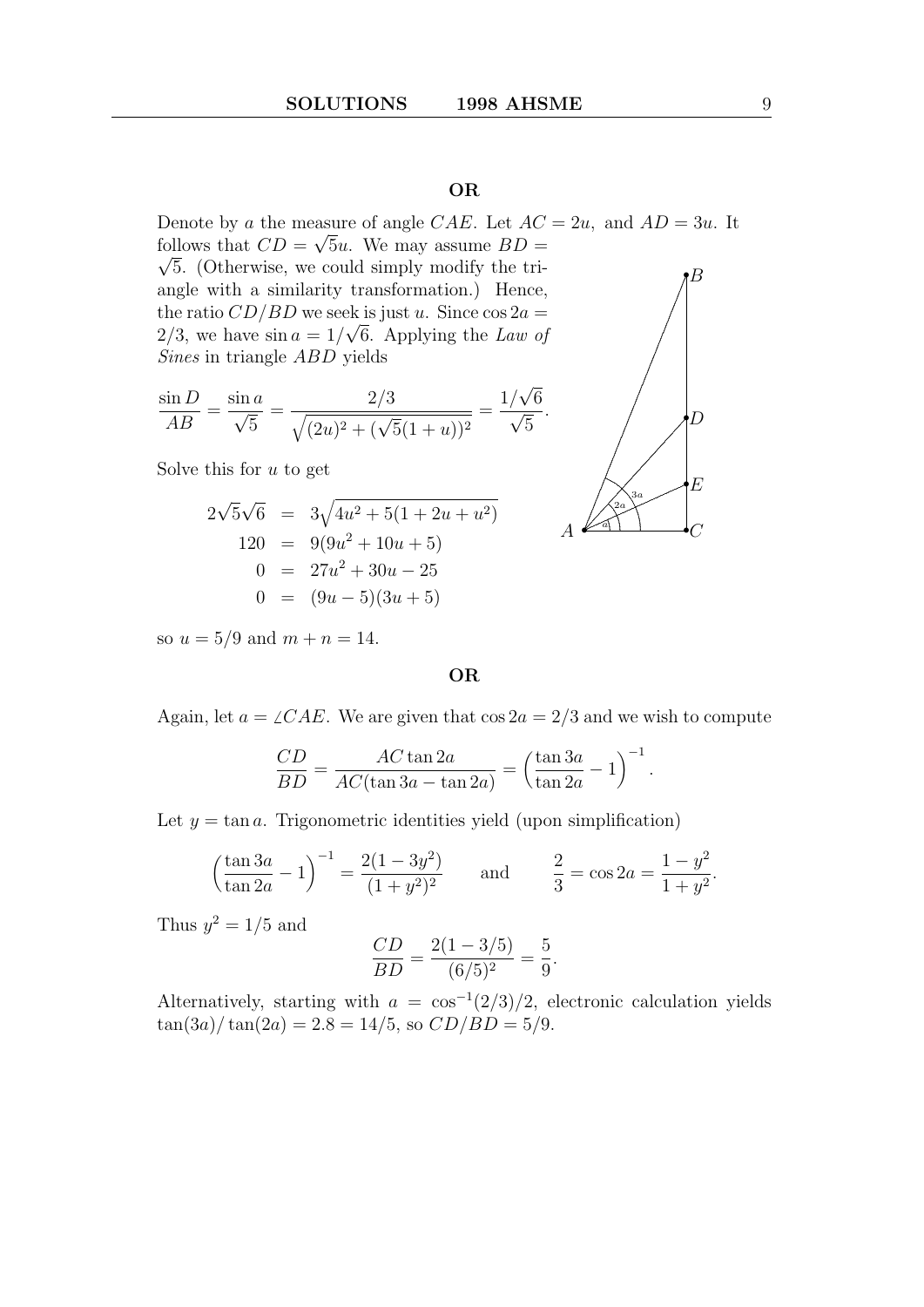29. (D) If a square encloses three collinear lattice points, then it is not hard to see that the square must also enclose at least one additional lattice point. It therefore suffices to consider squares that enclose only the lattice points  $(0,0)$ ,  $(0,1)$ , and  $(1,0)$ . If a square had two adjacent sides, neither of which contained a lattice point, then the square could be enlarged slightly by moving those sides parallel to themselves. To be largest, therefore, a square

must contain a lattice point on at least two nonadjacent sides. The desired square will thus have parallel sides that contain (1,1) and at least one of  $(-1, 0)$  and  $(0, -1)$ . The size of the square is determined by the separation between two parallel sides. Because the distance between parallel lines through  $(1,1)$  and  $(0,-1)$  can be no larger than  $\sqrt{5}$ , the largest conceivable area for the square is 5. To see that this is in fact possible, draw the lines of slope 2 through  $(-1, 0)$  and  $(1, -1)$ , and the lines of slope  $-1/2$  through  $(1, 1)$  and  $(0, -1)$ . These four lines can be described by the equations



 $y = 2x + 2$ ,  $y = 2x - 3$ ,  $2y + x = 3$ , and  $2y + x = -2$ , respectively. They intersect to form a square whose area is 5, and whose vertices are  $(-1/5, 8/5)$ ,  $(9/5, 3/5), (4/5, -7/5),$  and  $(-6/5, -2/5)$ . There are only three lattice points inside this square.